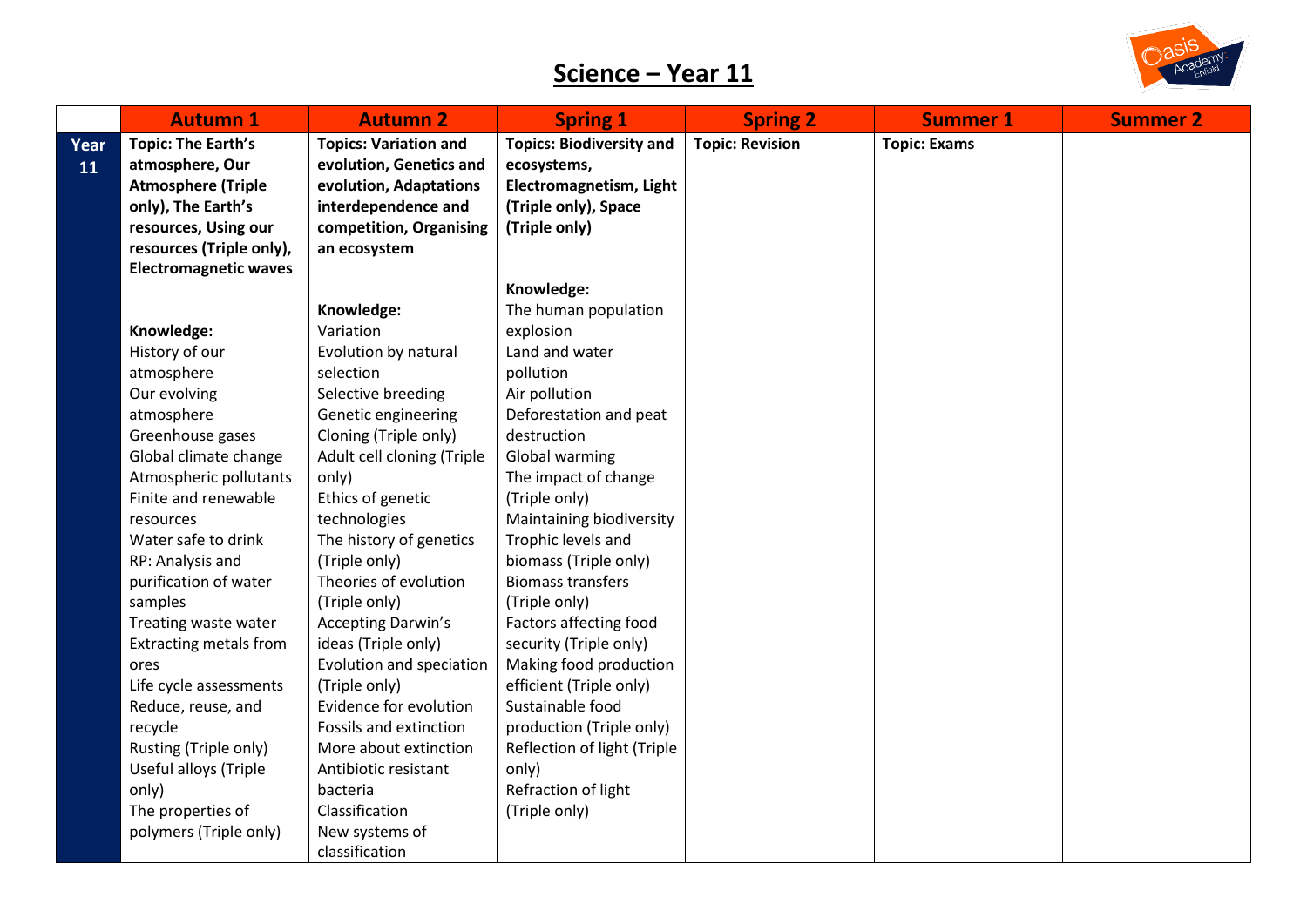| Glass, ceramics, and      | The importance of       | RP: Investigating           |  |  |
|---------------------------|-------------------------|-----------------------------|--|--|
| composites (Triple only)  | communities             | refraction of light (Triple |  |  |
| Making ammonia - the      | Organisms in their      | only)                       |  |  |
| Haber process (Triple     | environment             | Light and colour (Triple    |  |  |
| only)                     | Distribution and        | only)                       |  |  |
| The economics of the      | abundance               | RP: Surface tests (Triple   |  |  |
| Haber process (Triple     | RP: Investigating       | only)                       |  |  |
| only)                     | population size         | Lenses (Triple only)        |  |  |
| Making fertilisers in the | Competition in animals  | Using lenses (Triple        |  |  |
| lab (Triple only)         | Competition in plants   | only)                       |  |  |
| Making fertilisers in     | Adapt and survive       | Magnetic fields             |  |  |
| industry (Triple only)    | Adaptation in animals   | Magnetic fields of          |  |  |
| The electromagnetic       | Adaptations in plants   | electric currents           |  |  |
| spectrum                  | Feeding relationships   | Electromagnets in           |  |  |
| Light, infrared,          | Materials cycling       | devices (Triple only)       |  |  |
| microwaves, and radio     | The carbon cycle        | The motor effect            |  |  |
| waves                     | Rates of decomposition  | The generator effect        |  |  |
| RP: Absorption and        | (Triple only)           | (Triple only)               |  |  |
| emission of infrared      | RP: The rate of decay   | The alternating-current     |  |  |
| radiation                 | (Triple only)           | generator (Triple only)     |  |  |
| Communications            |                         | <b>Transformers (Triple</b> |  |  |
| Ultraviolet waves, X-     |                         | only)                       |  |  |
| rays, and gamma rays      | Skills:                 | Transformers in action      |  |  |
| X-rays in medicine        | Comparing two different | (Triple only)               |  |  |
|                           | processes               | Formation of the Solar      |  |  |
|                           | Spotting anomalies and  | System (Triple only)        |  |  |
| Skills:                   | reasons for them        | The life history of a star  |  |  |
| Writing instructions      | Spotting errors         | (Triple only)               |  |  |
| Evaluating theories of    | (random, systematic,    | Planets, satellites, and    |  |  |
| how the atmosphere        | zero errors)            | orbits (Triple only)        |  |  |
| has changed               | Reasons for random,     | The expanding universe      |  |  |
| Describing the effect of  | systematic and zero     | (Triple only)               |  |  |
| different factors on      | errors)                 | The beginning and           |  |  |
| chemical processes e.g.   | Issues and              | future of the Universe      |  |  |
| Haber process             | improvements of         | (Triple only)               |  |  |
| Suggest explanations for  | method Histogram        |                             |  |  |
| the conclusion            | <b>Frequency Table</b>  |                             |  |  |
|                           |                         |                             |  |  |